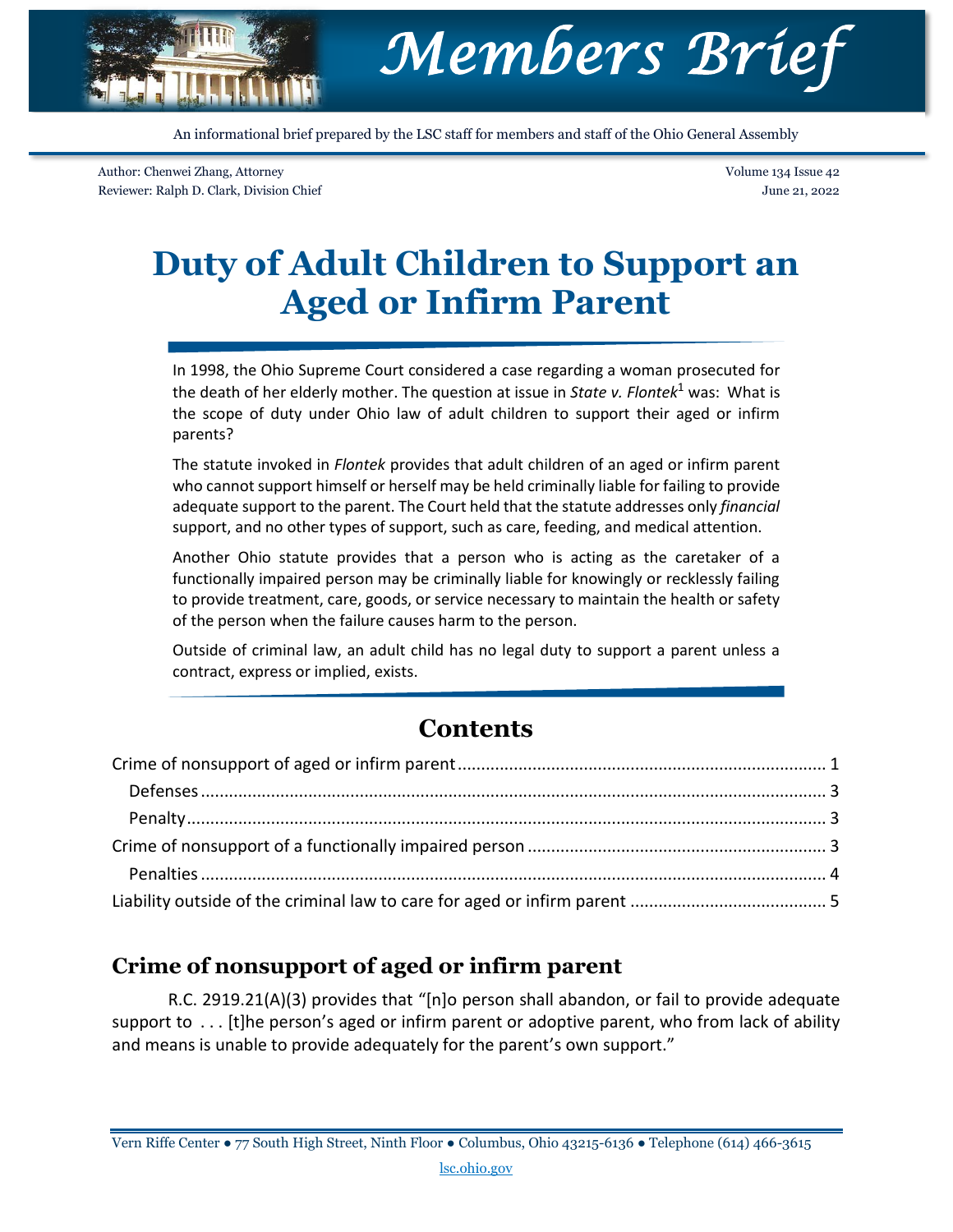The Ohio Supreme Court held in *State v. Flontek* that this criminal statute contemplates only financial support for a dependent parent; it does not include proper care, feeding, and medical attention as financial support.

In *Flontek*, an elderly woman died from medical problems while living with her adult daughter. The autopsy revealed that the mother had bruises, ulcers, gangrenous tissue, dried skin debris, untreated cataracts, and broken bones. The coroner determined that severe medical problems due to "gross neglect" caused her death. The daughter asserted at trial that she had advised her mother to seek medical attention when her health began to fail, but the mother refused to do so. The daughter also used a substantial portion of her savings to provide her mother with a nice home and comfortable surroundings, made sure that the home was clean, and provided proper food and clothing.

The Court, in affirming the appellate court's reversal of the daughter's conviction under R.C. 2919.21, found that the daughter provided adequate financial support to her elderly mother and that the General Assembly intended the criminal prohibition to apply only to financial support. The Court reasoned that had the General Assembly intended to include nonfinancial support, it would have expressly done so in the statute. The Court also held that interpreting the prohibition to include more than financial support could lead to unwarranted prosecutions of adult children when elderly parents refuse advice to seek medical attention or the adult children live far away from their parents and are unable to supervise their care. The Court concluded that the General Assembly did not intend to put adult children in such untenable situations and create grounds for unreasonable and excessive prosecutions. $1$ 

Regarding what "adequate support" means, the Wood County Common Pleas Court has held that, despite the subjectivity of the term, a reasonable and practical construction of the statute would allow a person of ordinary common intelligence to determine the amount of support necessary to comply with R.C. 2919.21. This can be done by weighing the needs of the dependent with the person's ability to pay for the dependent's support.<sup>2</sup>

Two Ohio appellate courts have held that other children providing support for a destitute parent does not protect a child from prosecution for failure to provide support to the parent.<sup>3</sup> Thus, the fact that another child is providing adequate support for the destitute parent is not a defense to an alleged violation by a child who is not providing financial support.

 $\overline{a}$ 

<sup>1</sup> *State v. Flontek*, 82 Ohio St.3d 10, 12-16 (1998).

<sup>2</sup> *State v. Messer*, 62 Ohio Misc.2d 232, 234, Wood C.P. (January 21, 1992) (overruled on other grounds as reported in *State v. Lizanich*, 93 Ohio App.3d 706, 708 (10<sup>th</sup> Dist., Franklin Cnty., March 22, 1994)).

<sup>&</sup>lt;sup>3</sup> State v. Kelly, 2 Ohio App.2d 174, 176 (9<sup>th</sup> Dist., Summit Cnty., May 12, 1965); *Beutel v. State*, 36 Ohio App. 73, 77 (8<sup>th</sup> Dist., Cuyahoga Cnty., June 2, 1930).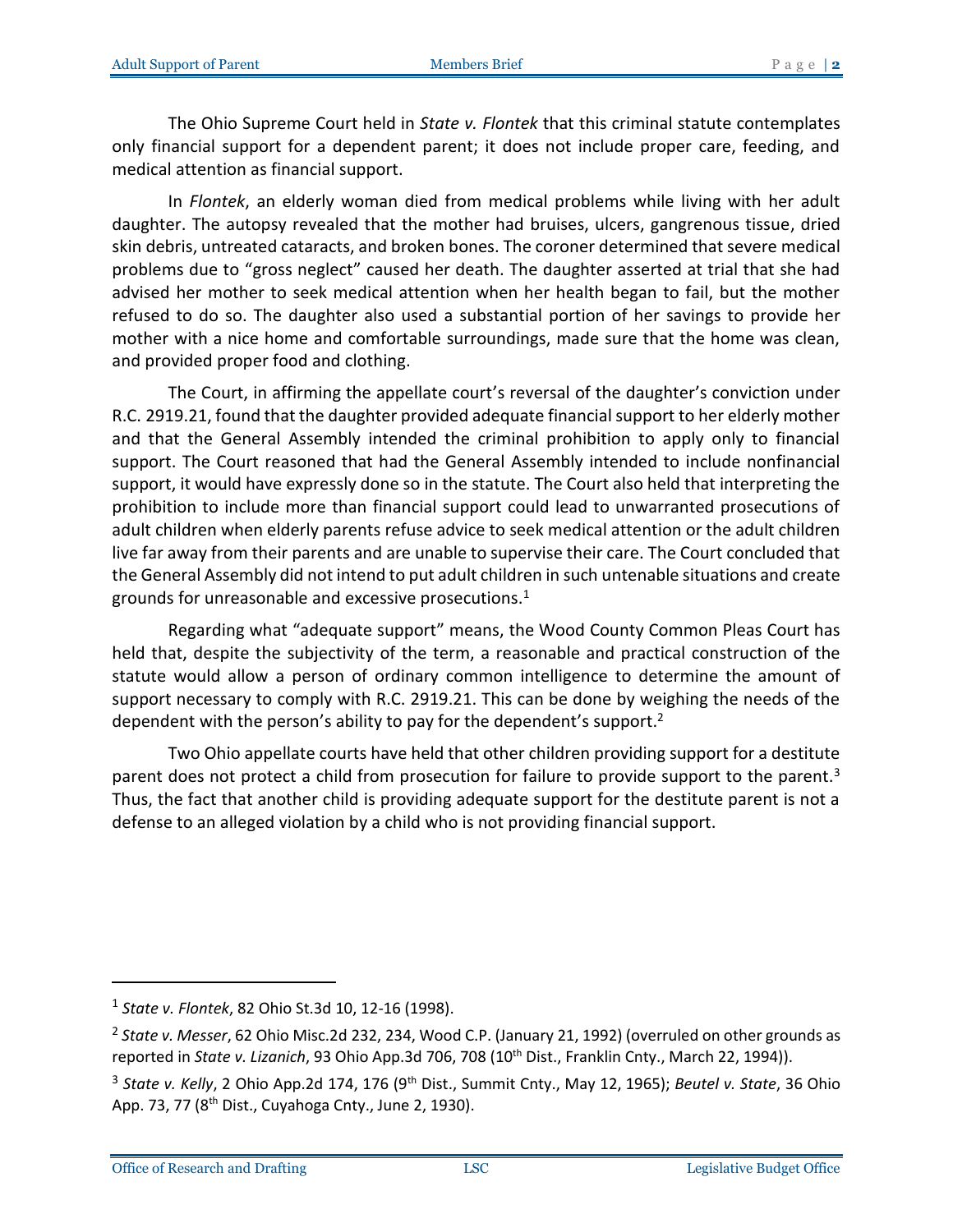#### <span id="page-2-0"></span>**Defenses**

R.C. 2919.21 provides two affirmative defenses.<sup>4</sup> The first is that the accused was unable to provide adequate support but did provide the support that was within the accused's ability and means.<sup>5</sup> For this defense, the accused must prove: (1) the lack of means to provide the support, and (2) that the accused provided some support consistent with the accused's means.<sup>6</sup>

The second affirmative defense requires the accused to prove that the parent abandoned or failed to support the accused as required by law, while the accused was under age 18 or was mentally or physically disabled and under age 21.<sup>7</sup>

#### <span id="page-2-1"></span>**Penalty**

Whoever violates the prohibition is guilty of nonsupport of dependents, a misdemeanor of the first degree.<sup>8</sup> However, a sentence may be suspended if a person, after conviction and before sentencing, appears before the court and enters into a bond with the state, in a sum fixed by the court. The bond cannot be less than \$500 or more than \$1,000, and is conditioned on the person furnishing the dependent parent with necessary or proper home, care, food, and clothing.<sup>9</sup>

# <span id="page-2-2"></span>**Crime of nonsupport of a functionally impaired person**

R.C. 2903.16(A) provides "[n]o caretaker shall *knowingly* fail to provide a functionally impaired person under the caretaker's care with any treatment, care, goods, or service that is necessary to maintain the health or safety of the functionally impaired person when this failure results in *physical harm*<sup>10</sup> or *serious* physical harm<sup>11</sup> to the functionally impaired person." The section also provides that "[n]o caretaker shall *recklessly* fail to provide a functionally impaired person under the caretaker's care with any treatment, care, goods, or service that is necessary

 $\overline{a}$ 

 $9$  R.C. 3113.04(A).

 $4$  An affirmative defense imposes on the accused the burden of providing evidence to prove the defense and the risk that the defense does not apply if not proven by a preponderance of the evidence. R.C. 2901.05(A).

 $5$  R.C. 2919.21(D).

<sup>&</sup>lt;sup>6</sup> State v. Brown, 5 Ohio App.3d 220, 222-223 (5<sup>th</sup> Dist., Stark Cnty., February 10, 1982).

 $7$  R.C. 2919.21(E).

 $8$  R.C. 2919.21(G)(1).

<sup>&</sup>lt;sup>10</sup> "Physical harm to persons" means any injury, illness, or other physiological impairment, regardless of its gravity or duration. R.C. 2901.01(A)(3).

<sup>&</sup>lt;sup>11</sup> "Serious physical harm to persons" means any of the following: (1) any mental illness or condition of such gravity as would normally require hospitalization or prolonged psychiatric treatment, (2) any physical harm that carries a substantial risk of death, (3) any physical harm that involves some permanent incapacity, whether partial or total, or that involves some temporary, substantial incapacity, (4) any physical harm that involves some permanent disfigurement or that involves some temporary, serious disfigurement, or (5) any physical harm that involves acute pain of such duration as to result in substantial suffering or that involves any degree of prolonged or intractable pain. R.C. 2901.01(A)(5).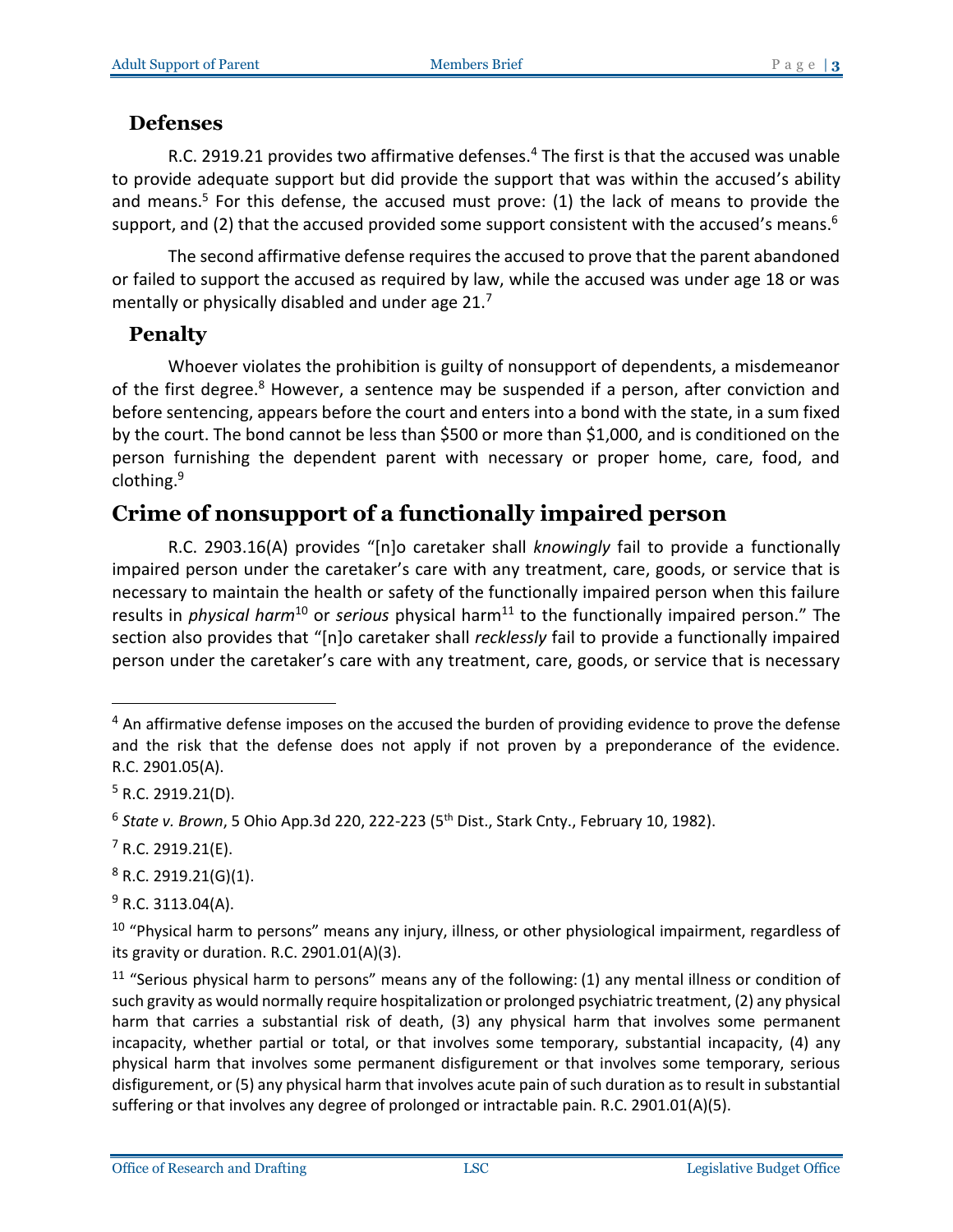to maintain the health or safety of the functionally impaired person when this failure results in *serious* physical harm to the functionally impaired person."

A "functionally impaired person" includes, among others, any person whose infirmities caused by aging prevent the person from providing for that person's own care or protection.<sup>12</sup> "Caretaker" means a person who assumes the duty to provide for the care and protection of a functionally impaired person on a voluntary basis, by contract, through receipt of payment for care and protection, as a result of a family relationship, or by order of a court.<sup>13</sup> Under these definitions, it appears that an aged or infirm parent who cannot care or protect himself or herself is a functionally impaired person, and the adult child who is caring for the parent is the caretaker.

A 1999 Twelfth District Court of Appeals decision held that a functionally impaired person's refusal of care is an affirmative defense to the crime of nonsupport of a functionally impaired person. In *State v. Dunville* a man with multiple sclerosis died while in his wife's care. An autopsy revealed that the husband was extremely emaciated and had bedsores, skin irritations, and numerous insect bites.

The wife asserted at trial that the husband's refusal of care excused her from providing care to him. The trial court heard testimony that the husband wished to remain at home and refused his daughter's suggestion to move to a nursing home. The court, in affirming the wife's conviction of assault and nonsupport of a functionally impaired person, held that the wife failed to prove the defense of refusal of care. The court reasoned that a functionally impaired person's statement that the person wishes to remain at home, rather than in an institutional facility, is not considered a refusal of all care.<sup>14</sup>

#### <span id="page-3-0"></span>**Penalties**

A caretaker who knowingly fails to provide for a functionally impaired person, when the failure results in physical harm, is guilty of a first degree misdemeanor. If the functionally impaired person suffers *serious* physical harm as a result of the knowing failure, the violation is a felony of the fourth degree.<sup>15</sup>

A caretaker who recklessly fails to provide for a functionally impaired person when the functionally impaired person suffers *serious* physical harm as a result is guilty of either a second degree misdemeanor or a felony of the fourth degree. Because the statute establishes two penalties for the same offense and makes little distinction concerning their application, it is unclear which penalty applies in any specific case.<sup>16</sup>

 $\overline{a}$ 

 $15$  R.C. 2903.16(C)(1).

 $16$  R.C. 2903.16(C)(2).

 $12$  R.C. 2903.10(A).

 $13$  R.C. 2903.10(B).

<sup>&</sup>lt;sup>14</sup> *State v. Dunville*, 1999 Ohio App. LEXIS 4815, \*4-\*5, \*8-\*10 (12<sup>th</sup> Dist., Clermont Cnty., October 11, 1999).